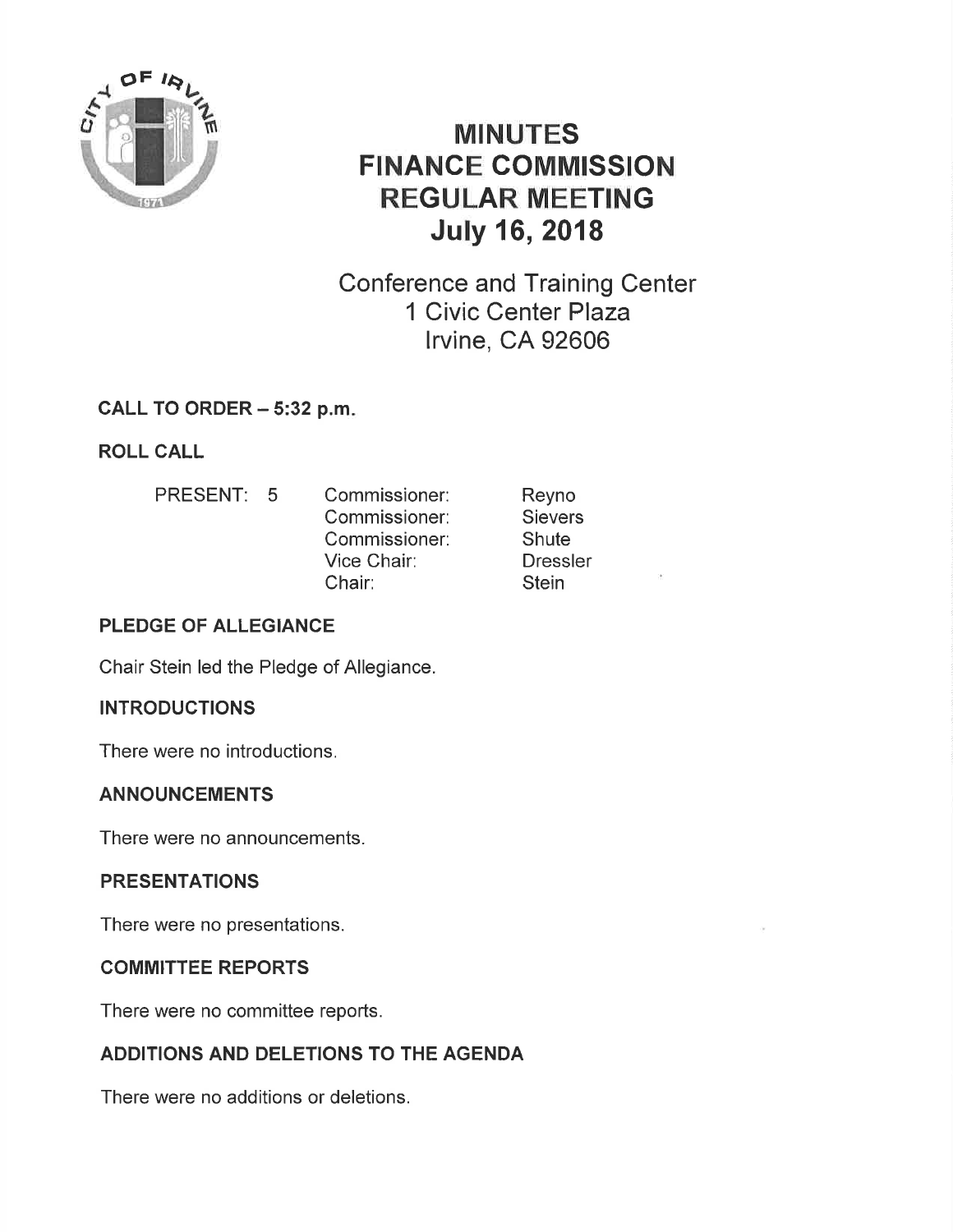## PUBLIC COMMENTS

There were no public comments

## COMMISSION BUSINESS

#### 1. MINUTES

#### ACTION: Moved by Commissioner Sievers seconded by Vice Chair Dressler, and unanimously carried to:

Approve the minutes of a regular meeting of the Finance Commission held on June 18,2018.

The motion carried as follows:

| AYES:    | 3.           | COMMISSIONERS:        | Dressler, Shute, Sievers |
|----------|--------------|-----------------------|--------------------------|
| NOES:    | $\mathbf{U}$ | <b>COMMISSIONERS:</b> | <b>None</b>              |
| ABSENT:  | <b>U</b>     | <b>COMMISSIONERS:</b> | None.                    |
| ABSTAIN: |              | <b>COMMISSIONERS:</b> | Reyno, Stein             |

#### 2. COMMUNITY SERVICES FACILITY RESERVATION FEE AND RESERVATION GROUP CATEGORY UPDATES

Ed Crofts, Community Services Manager, presented the item and answered questions. Mike Dominguez, Community Services Administrator, and Darin Loughrey, Community Services Manager of Parks & Recreation, were also present and answered questions.

Commission discussion included: the nonprofit percentage designation for the resident/non-resident category; resident priority; resident nonprofit percentage challenges; maintaining the annual frequency of resident verification; evaluating cost recovery; the prime time premium add-on fee vs. a percentage; implementing a CPI inflator; considering rounding reservation fee increments; vacancy rates; providing advance notice to groups prior to increasing fees; and promoting less-utilized facilities.

#### RECOMMENDED ACTION: Moved by Commissioner Reyno, seconded by Vice Ghair Dressler, and unanimously carried to:

Recommend the City Council adopt the proposed 2019 fees and reservation group categories for Community Services facility reservations, and approve the implementation of a five percent annual fee increase in years 2020 and 2021.

#### Amended, to include the additional recommendations, as follows:

1. Recommend future increases, after 2021, reflect the Consumer Price lndex (CPl) with a zero percent floor (no decreases).